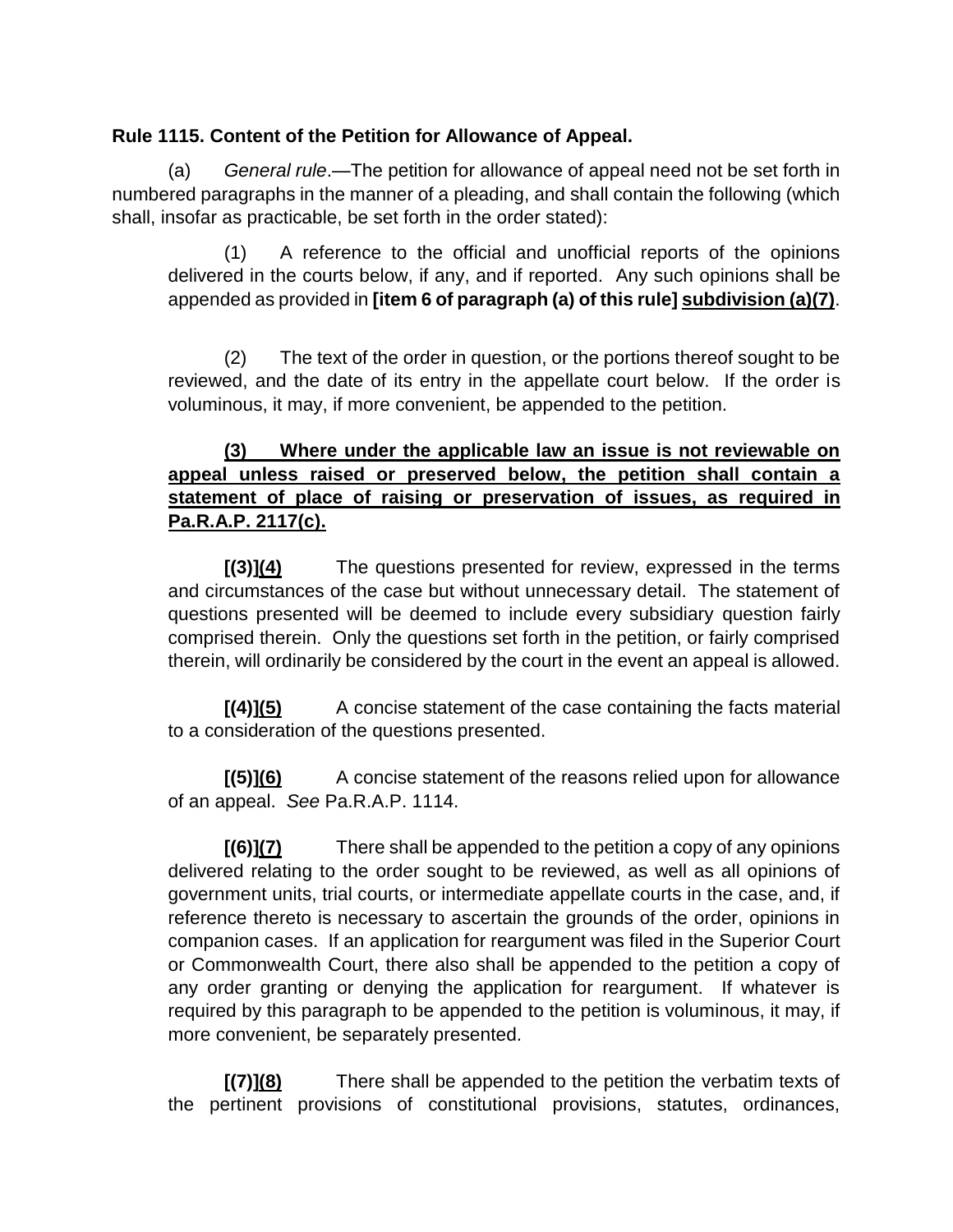regulations, or other similar enactments which the case involves, and the citation to the volume and page where they are published, including the official edition, if any.

**[(8)](9)** The certificate of compliance required by Pa.R.A.P. 127.

(b) \* \* \*

(c) *No supporting brief*.—All contentions in support of a petition for allowance of appeal shall be set forth in the body of the petition as provided by **[item 5 of paragraph (a)] subdivision (a)(6)** of this rule. Neither the briefs below nor any separate brief in support of a petition for allowance of appeal will be received, and the Prothonotary of the Supreme Court will refuse to file any petition for allowance of appeal to which is annexed or appended any brief below or supporting brief.

 $(d)$  $(e)$ (f) \* \* \*

(g) *Supplementary matter*.—The cover of the petition for allowance of appeal, pages containing the table of contents, table of citations, proof of service, signature block, and anything appended to the petition under **[subparagraphs (a)(6) and (a)(7)] subdivisions (a)(7) and (a)(8)** shall not count against the word count limitations of this rule.

\* \* \*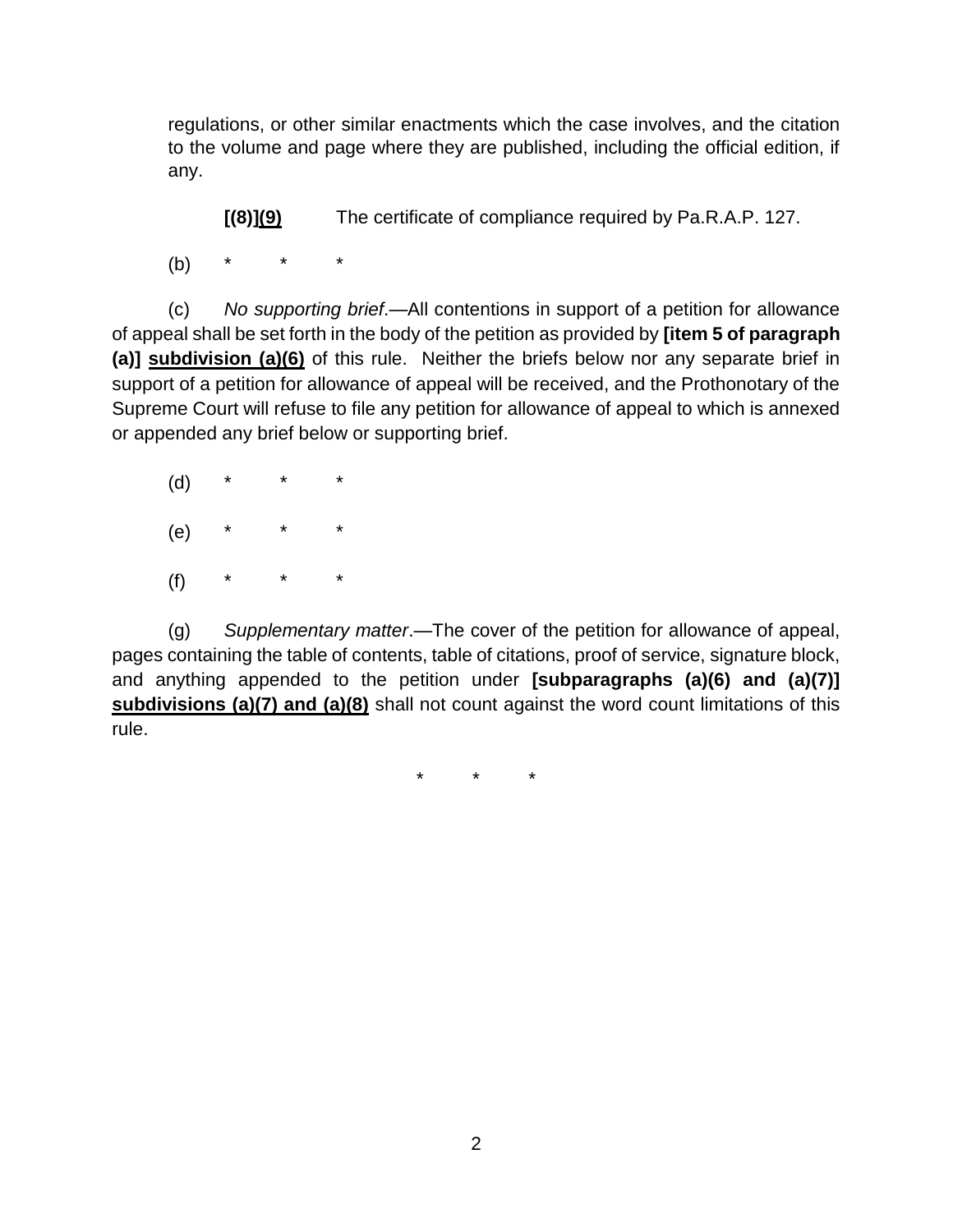## **Rule 1116. Answer to the Petition for Allowance of Appeal.**

(a) *General rule*.—Except as otherwise prescribed by this rule, within 14 days after service of a petition for allowance of appeal an adverse party may file an answer. The answer shall be deemed filed on the date of mailing if first class, express, or priority United States Postal Service mail is utilized. The answer need not be set forth in numbered paragraphs in the manner of a pleading, shall set forth any procedural, substantive or other argument or ground why the order involved should not be reviewed by the Supreme Court, and shall comply with Pa.R.A.P. 1115(a)**[.7](8)**. No separate motion to dismiss a petition for allowance of appeal will be received. A party entitled to file an answer under this rule who does not intend to do so shall, within the time fixed by these rules for filing an answer, file a letter stating that an answer to the petition for allowance of appeal will not be filed. The failure to file an answer will not be construed as concurrence in the request for allowance of appeal.

(b) *Children's fast track appeals*.—In a children's fast track appeal, within 10 days after service of a petition for allowance of appeal, an adverse party may file an answer.

(c) *Length*.—An answer to a petition for allowance of appeal shall not exceed 9,000 words. An answer that does not exceed 20 pages when produced by a word processor or typewriter shall be deemed to meet the 9,000 word limit. In all other cases, the attorney or the unrepresented filing party shall include a certification that the answer complies with the word count limit. The certificate may be based on the word count of the word processing system used to prepare the answer.

(d) *Supplementary matter*.—The cover of the answer, pages containing the table of contents, table of citations, proof of service, signature block, and anything appended to the answer shall not count against the word count limitations of this rule.

(e) *Certificate of compliance with Case Records Public Access Policy of the Unified Judicial System of Pennsylvania*.—An answer to a petition for allowance of appeal shall contain the certificate of compliance required by Pa.R.A.P. 127.

## Official Note:

This rule and Pa.R.A.P. 1115 contemplate that the petition and answer will address themselves to the heart of the issue, such as whether the Supreme Court ought to exercise its discretion to allow an appeal, without the need to comply with the formalistic pattern of numbered averments in the petition and correspondingly numbered admissions and denials in the response. While such a formalistic format is appropriate when factual issues are being framed in a trial court **[(],** as in the petition for review under Chapter 15**[)],** such a format interferes with the clear narrative exposition necessary to outline succinctly the case for the Supreme Court in the allocatur context.